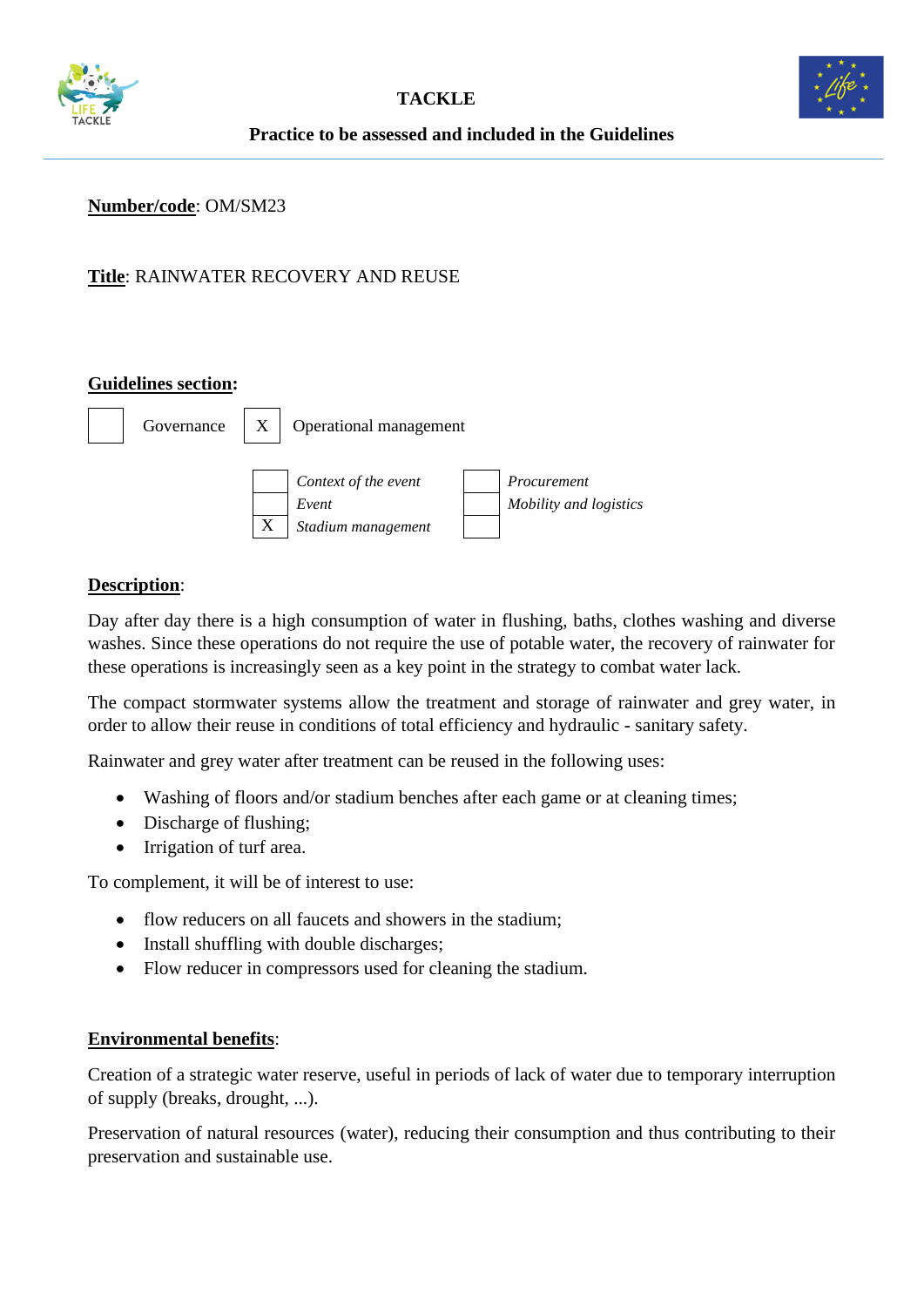# **Economic benefits**:

Management and optimization of consumption with consequent reduction of the cost associated with the consumption of drinking water quality.

## **Applicability and replicability potential**

This practice can be applied to all stadiums (bathrooms, bars and restaurants, offices, etc). The replicability potential is linked by the acquisition of the products for the system installation.

## **Sources**

[Rainwater Recovery \(spanish\)](https://www.ecodepur.pt/pt/84/aproveitamento-de-aguas-pluviais-ecodepurr-aquapluvia) [Field irrigation and water recycling](https://www.khanacademy.org/partner-content/49ers-steam/science-behind-the-game/environment-sustainability/a/field-irrigation-and-water-recycling) [Green Clubs Environmental Module](http://www.aflcommunityclub.com.au/fileadmin/user_upload/Manage_Your_Club/4._Green_Clubs/AFL_Green_Clubs_Module_v5.pdf)

# **LIFE TACKLE Pilot test at the Olympic Stadium in Rome, Italy:**

**Study for the reuse of rainwater and groundwater for irrigation and mixed use in the Foro Italico Park**

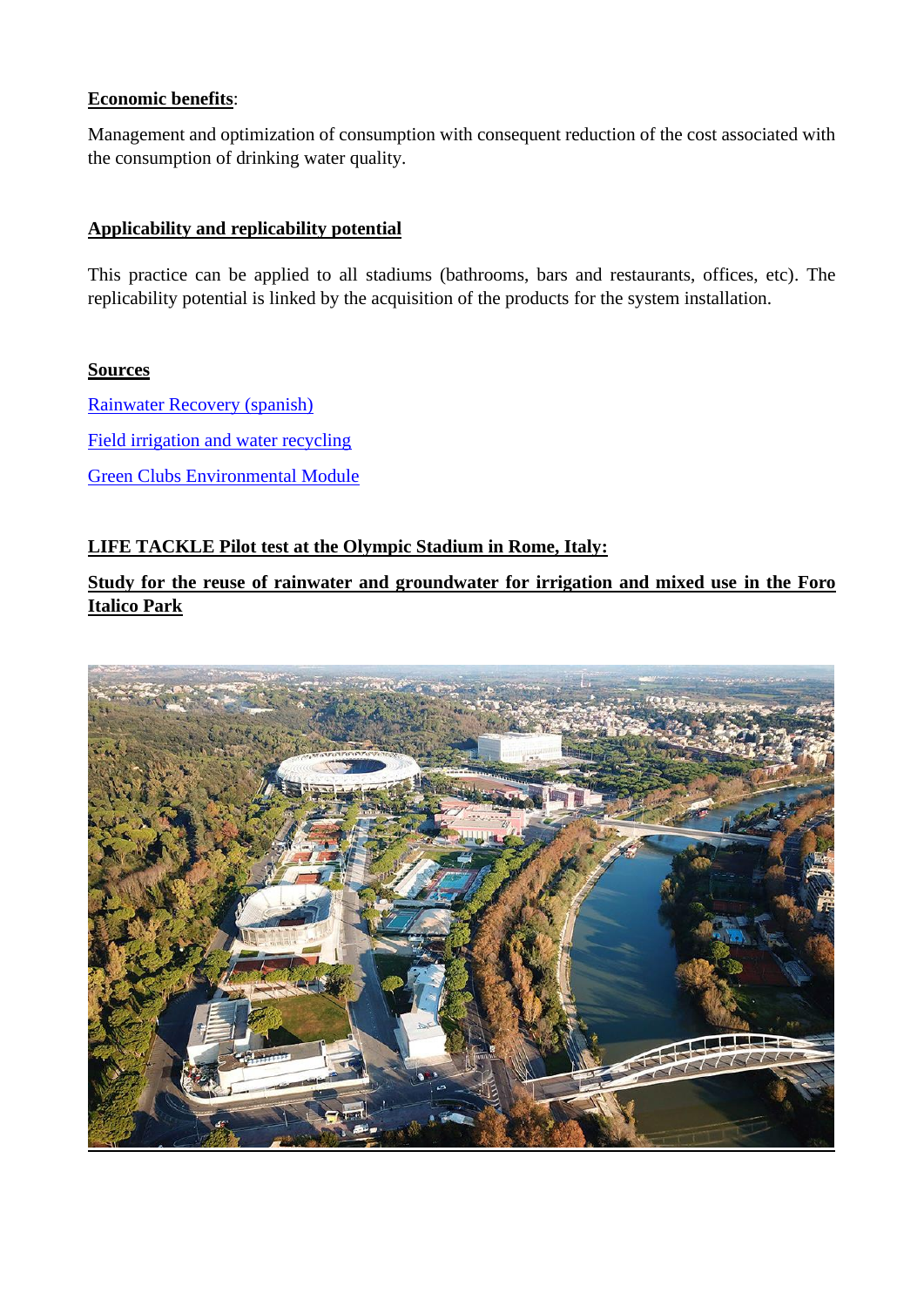The objective of the study, performed by Eng. Augusto Pretner and issued in its final version in January 2022, was the optimization of the sustainable use of water resources in the Foro Italico Park by identifying solutions that:

- make the use of water sustainable in sporting events;

- are reproducible on a large scale;

- reduce the water supply from the city water network (ACEA) by finding alternative and sustainable water sources.

A reconstruction and analysis of the following elements, through inspections and bibliographic research, was carried out:

- General water scheme.
- Urban sewer and drainage system.
- Analysis of utilities and consumption.
- Hydrology and Hydrogeology

The water use in 2020 amounted to 141,103 m3. For the study, a future request of **150,000 cubic meters/year** was assumed, divided as follows:

| Use                                          | <b>Consumption</b><br>(m3/year) | <b>Consumoption</b><br>(m3/h) |
|----------------------------------------------|---------------------------------|-------------------------------|
| Potable uses Stadio Olimpico                 | 50,000                          | 5.71                          |
| Irrigation, washing, etc. Olympic<br>stadium | 40,000                          | 4.57                          |
| All other uses for the Foro Italico          | 60,000                          | 6.85                          |
| <b>Total</b>                                 | 150,000                         | 17,12                         |

The study proposed **four interventions** through which the water needs of the Foro Italico Park can be fully satisfied; the variations depend on the different dimensioning of the interventions. The different dimensions of each intervention were simulated with **three different Solutions**.

| $N^{\circ}$    | <b>Interventions</b>                                                                                                                       | Reuse (m3/year)            | Reuse %      |
|----------------|--------------------------------------------------------------------------------------------------------------------------------------------|----------------------------|--------------|
| 1              | Use of groundwater with a Reverse Osmosis<br>purification system                                                                           | From 106.000 to<br>150.000 | $66 - 100 %$ |
| $\overline{2}$ | Use of rainwater collected from the covered area of<br>the Stadium through storage tanks and with a<br>Reverse Osmosis purification system | From $6.000$ to<br>24.000  | $4 - 16\%$   |
| 3              | Recirculation of irrigation water and rainwater<br>from the uncovered area of the Olympic Stadium<br>without purification.                 | From $6.000$ to<br>10.000  | $4 - 6\%$    |
| $\overline{4}$ | Reduction of losses (14%) and waste through a<br>monitoring, remote control and remote regulation<br>system (SCADA).                       | 10.000                     | 6%           |

The interventions that imply the use of the waters of the Tevere river and the dual networks have been discarded because they are too expensive and unreliable for potable water standards.

#### **Proposed solutions**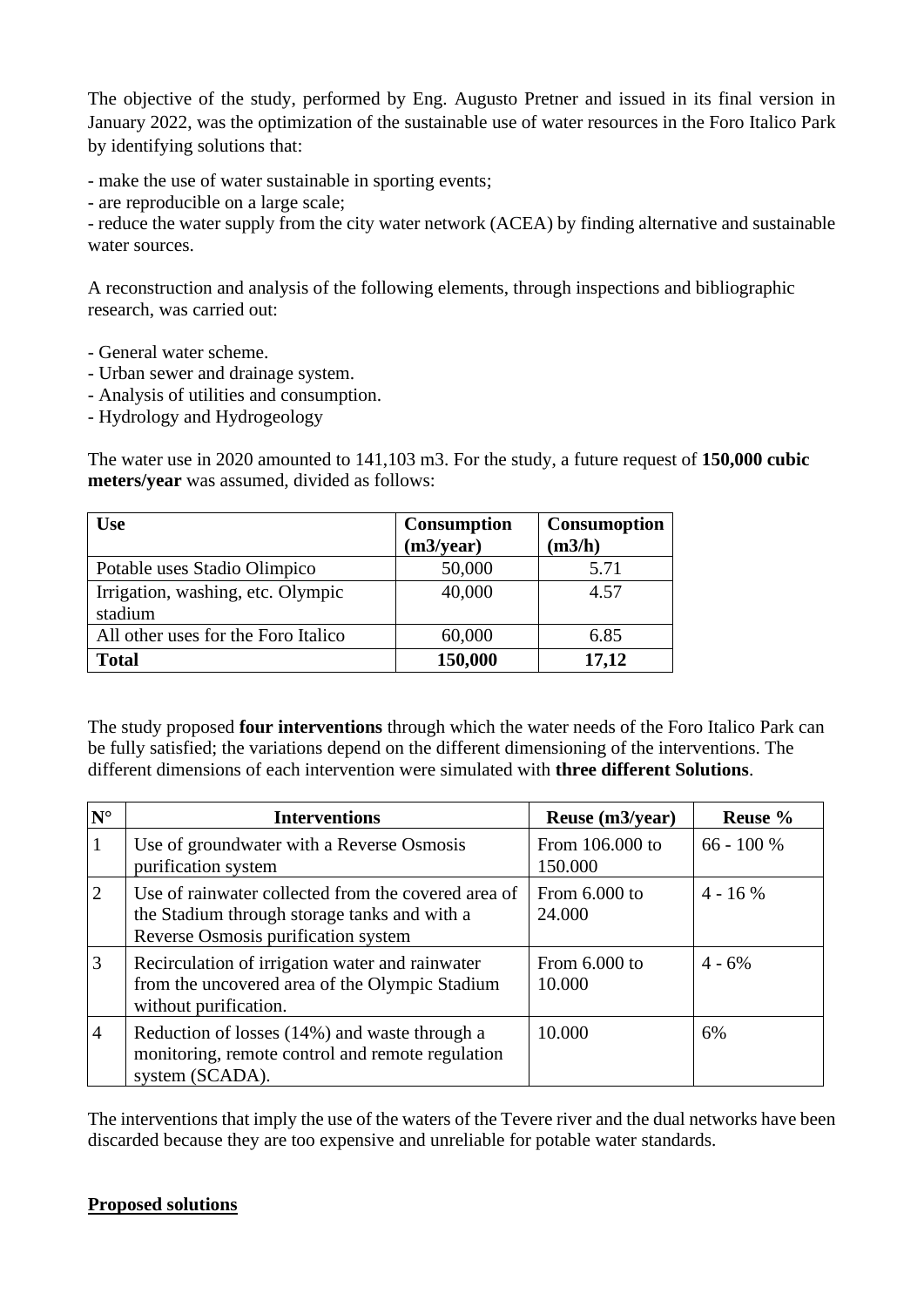Three solutions were analised. All three solutions produce the same amount of water equal to the total estimated need for the Foro Italico Park of 150,000 m3/year. All the solutions are much cheaper than the ACEA rate which is 2.35 euros/cubic meter.

### **Basic solution**

Total cost  $\in$  810,000 and  $\in$  0.86 per m3.

This solution makes the use of groundwater predominant but provides for all the other three interventions. It is the most environmentally sound and the most technically balanced, as it involves the use of all alternative water sources, the mixing of groundwater with rainwater and the recirculation of the stadium's irrigation water.

| <b>Basic solution</b>                                                        | <b>Annual</b>         | <b>Tank volume</b> | <b>Investment</b> | m3 cost $(\epsilon)$ |
|------------------------------------------------------------------------------|-----------------------|--------------------|-------------------|----------------------|
|                                                                              | volume<br>produced m3 | m <sub>3</sub>     | $(\epsilon)$      |                      |
| Well and osmosis system                                                      | 120,000               | 400                | 302,000           | 0,50                 |
| Use of water collected from<br>the stadium's roof                            | 10,000                | 600                | 252,000           | 3,69                 |
| Water recirculation (from the<br>uncovered<br>the<br>parts<br>of<br>stadium) | 10,000                | 200                | 95,000            | 1,47                 |
| Reduction of water losses                                                    | 10,000                | $\theta$           | 55,000            | 0,68                 |
| Total                                                                        | 150,000               | 1,200              | 705,000           | 0,79                 |
| Total with general expenses<br>23%                                           |                       |                    | 810,000           | 0,86                 |

## **Solution 1**

Total cost of  $\epsilon$  1,212,000 and  $\epsilon$  1.2 euros per m3.

It is the most expensive because it involves the construction of a very large (2500m3) and very expensive tank, to maximize the use of rainwater.

It can be taken into consideration only in the event that, once all the analyses of the groundwater have been carried out, significantly higher treatment costs or the impossibility of using it for potable purposes are highlighted.

Interventions 3 and 4 remain unchanged.

| <b>Solution 1</b>               | <b>Annual</b> | <b>Tank volume</b> | <b>Investment</b> | m3 cost $(\epsilon)$ |
|---------------------------------|---------------|--------------------|-------------------|----------------------|
|                                 | volume        | m <sub>3</sub>     | (€)               |                      |
|                                 | produced m3   |                    |                   |                      |
| Well and osmosis system         | 105,000       | 400                | 302,000           | 0,55                 |
| Use of water collected from     | 25,000        | 2,000              | 252,000           | 3,41                 |
| the stadium's roof              |               |                    |                   |                      |
| Water recirculation (from the   | 10,000        | 200                | 95,000            | 1,47                 |
| uncovered<br>parts<br>the<br>of |               |                    |                   |                      |
| stadium)                        |               |                    |                   |                      |
| Reduction of water losses       | 10,000        | $\left($           | 55,000            | 0,68                 |